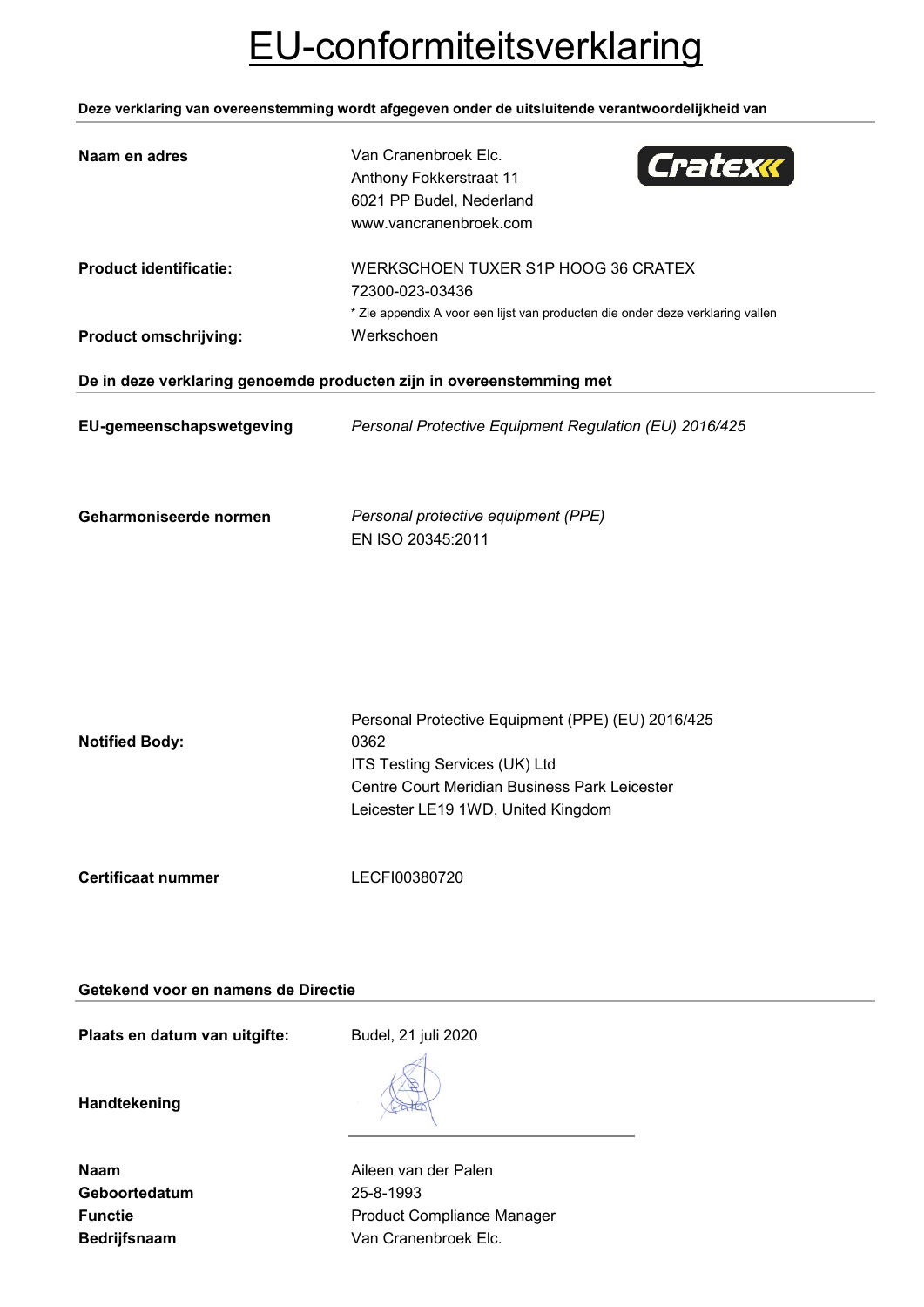#### **APPENDIX A - lijst met producten**

De volgende producten vallen onder de EU-conformiteitsverklaring

| 72300-023-03436 | WERKSCHOEN TUXER S1P HOOG 36        |
|-----------------|-------------------------------------|
| 72300-023-03437 | WERKSCHOEN TUXER S1P HOOG 37        |
| 72300-023-03438 | WERKSCHOEN TUXER S1P HOOG 38        |
| 72300-023-03439 | WERKSCHOEN TUXER S1P HOOG 39        |
| 72300-023-03440 | WERKSCHOEN TUXER S1P HOOG 40        |
| 72300-023-03441 | WERKSCHOEN TUXER S1P HOOG 41        |
| 72300-023-03442 | WERKSCHOEN TUXER S1P HOOG 42        |
| 72300-023-03443 | <b>WERKSCHOEN TUXER S1P HOOG 43</b> |
| 72300-023-03444 | WERKSCHOEN TUXER S1P HOOG 44        |
| 72300-023-03445 | WERKSCHOEN TUXER S1P HOOG 45        |
| 72300-023-03446 | WERKSCHOEN TUXER S1P HOOG 46        |
| 72300-023-03447 | WERKSCHOEN TUXER S1P HOOG 47        |
|                 |                                     |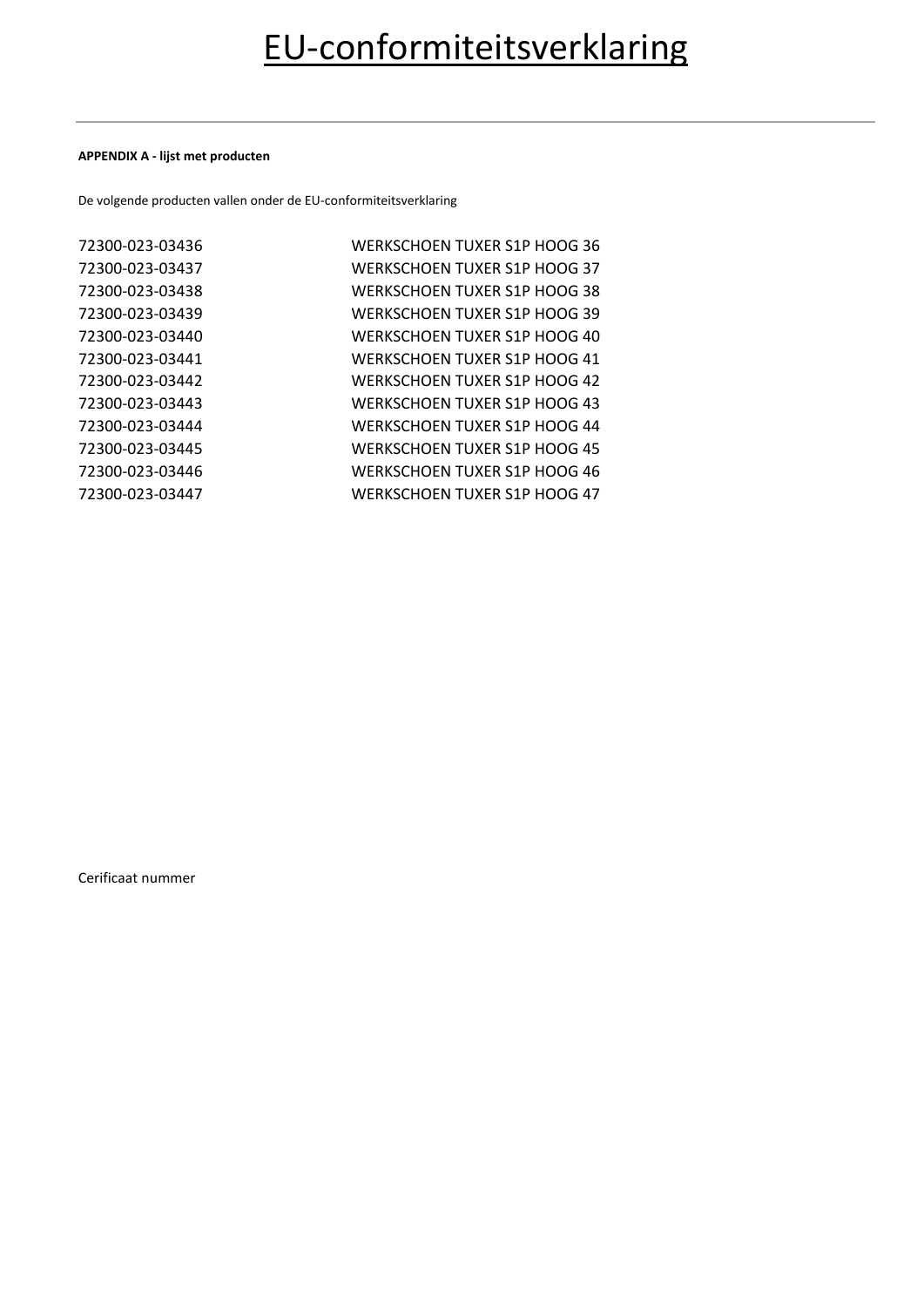# EU Declaration of conformity

**This declaration of conformity is issued under the Sole responsiblity of**

| Name and address of manufacturer: Van Cranenbroek Elc.            | Cratexk<br>Anthony Fokkerstraat 11<br>6021 PP Budel, Netherlands<br>www.vancranenbroek.com                                                                                        |
|-------------------------------------------------------------------|-----------------------------------------------------------------------------------------------------------------------------------------------------------------------------------|
| <b>Product identification:</b>                                    | WERKSCHOEN TUXER S1P HOOG 36 CRATEX<br>72300-023-03436<br>* See appendix A for a list of all products covered by this declaration                                                 |
| <b>Product description:</b>                                       | Working shoe                                                                                                                                                                      |
| The products mentioned in this declaration are in conformity with |                                                                                                                                                                                   |
| <b>EU Community Legislation</b>                                   | Personal Protective Equipment Regulation (EU) 2016/425                                                                                                                            |
| <b>Harmonised standards</b>                                       | Personal protective equipment (PPE)<br>EN ISO 20345:2011                                                                                                                          |
| <b>Notified Body:</b>                                             | Personal Protective Equipment (PPE) (EU) 2016/425<br>0362<br>ITS Testing Services (UK) Ltd<br>Centre Court Meridian Business Park Leicester<br>Leicester LE19 1WD, United Kingdom |
| <b>Certificaat nummer</b>                                         | LECFI00380720                                                                                                                                                                     |

**Signed for and on behalf of the Board of Directors**

**Place and date of issue:** Budel, 21 July 2020

**Signature:**

**Date of birth:** 25-8-1993

**Name:** Aileen van der Palen Function: **Function:** Product Compliance Manager **Company name:** Van Cranenbroek Elc.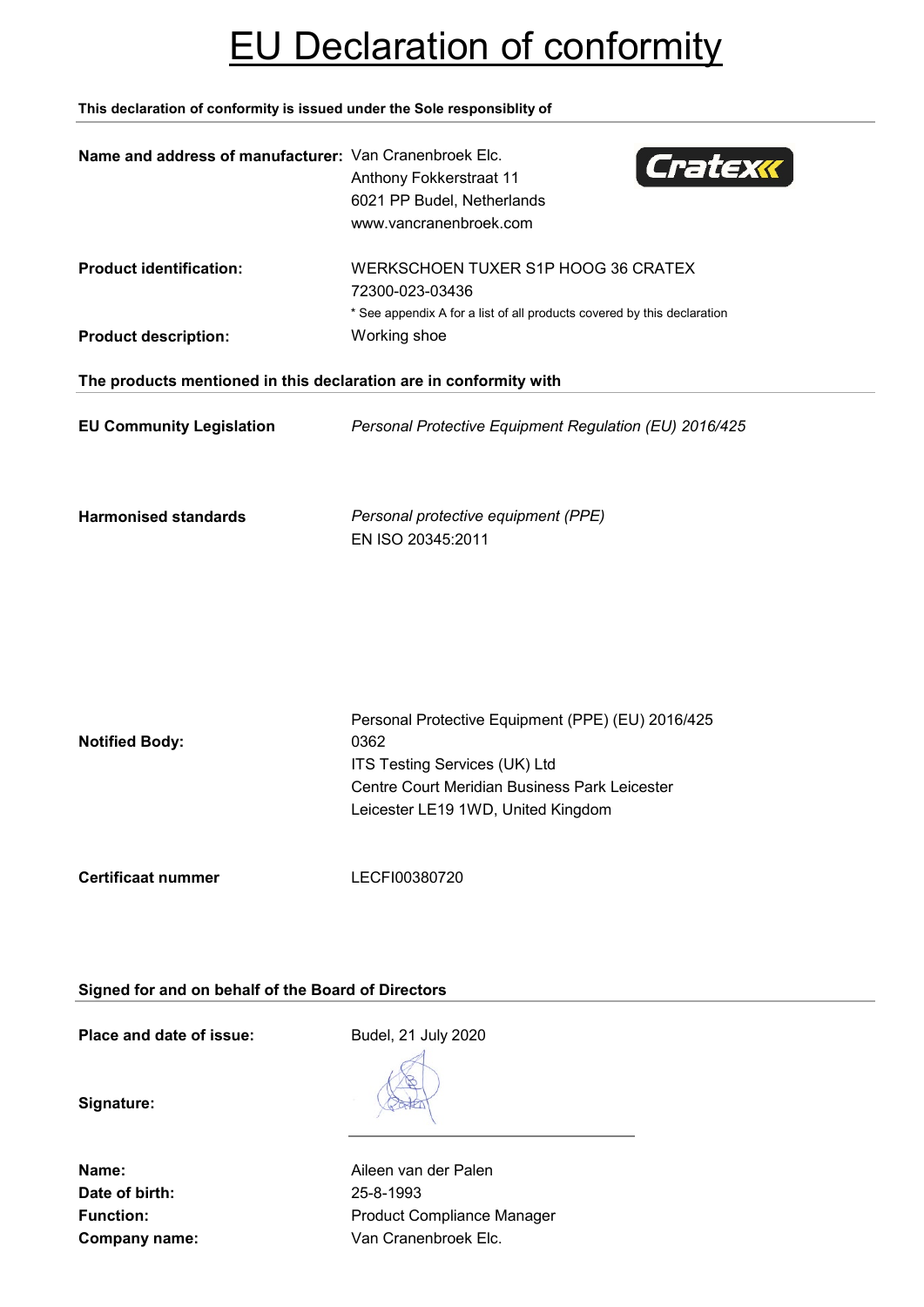#### **APPENDIX A – list of products**

The following products are covered by EU declaration of conformity

| 72300-023-03436 | WERKSCHOEN TUXER S1P HOOG 36 |
|-----------------|------------------------------|
| 72300-023-03437 | WERKSCHOEN TUXER S1P HOOG 37 |
| 72300-023-03438 | WERKSCHOEN TUXER S1P HOOG 38 |
| 72300-023-03439 | WERKSCHOEN TUXER S1P HOOG 39 |
| 72300-023-03440 | WERKSCHOEN TUXER S1P HOOG 40 |
| 72300-023-03441 | WERKSCHOEN TUXER S1P HOOG 41 |
| 72300-023-03442 | WERKSCHOEN TUXER S1P HOOG 42 |
| 72300-023-03443 | WERKSCHOEN TUXER S1P HOOG 43 |
| 72300-023-03444 | WERKSCHOEN TUXER S1P HOOG 44 |
| 72300-023-03445 | WERKSCHOEN TUXER S1P HOOG 45 |
| 72300-023-03446 | WERKSCHOEN TUXER S1P HOOG 46 |
| 72300-023-03447 | WERKSCHOEN TUXER S1P HOOG 47 |
|                 |                              |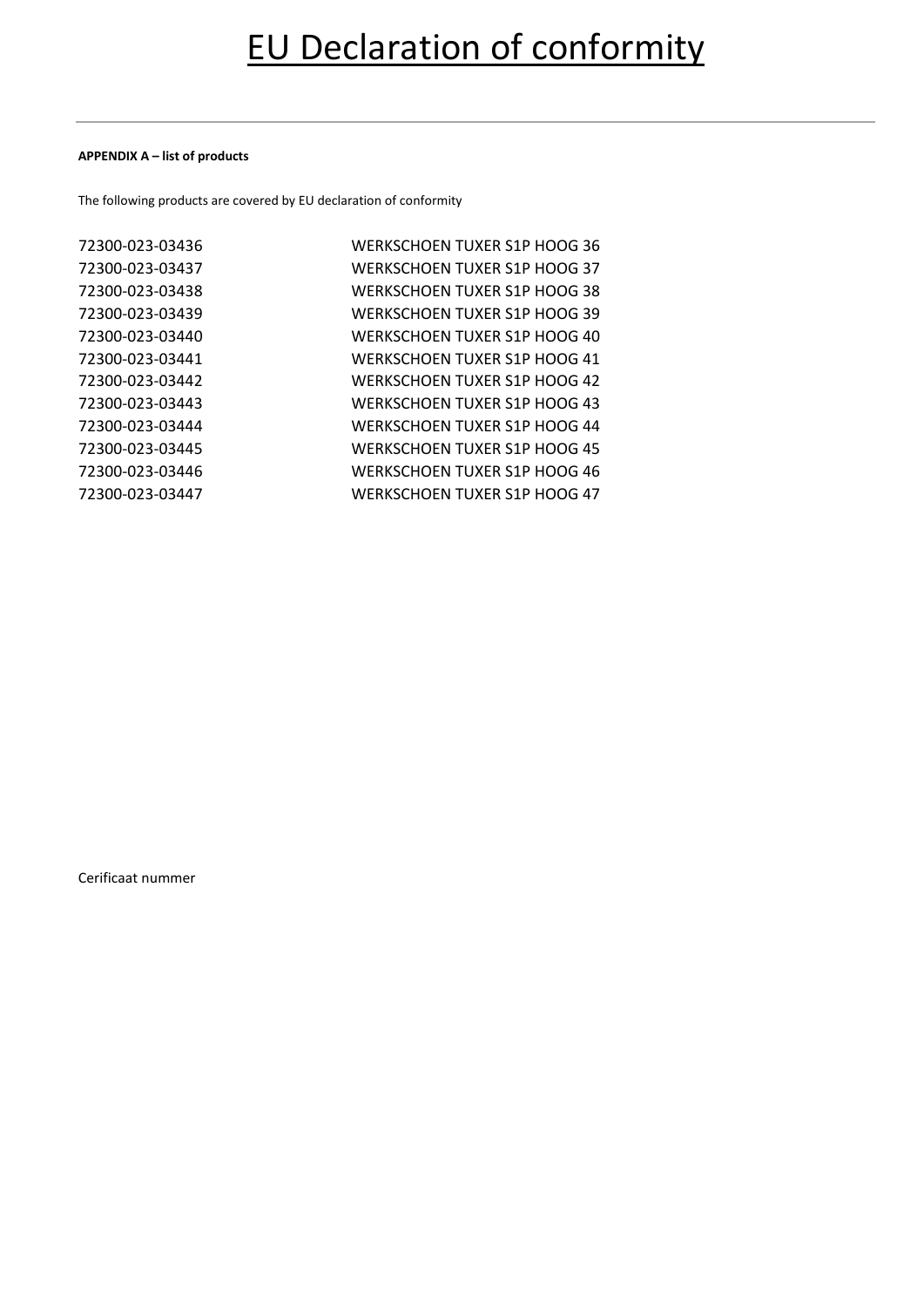# EG Übereinstimmungs Erklärung

## **Diese Konformitätserklärung wird unter der alleinigen Verantwortung von:**

| Name und Adresse des Herstellers:                       | Van Cranenbroek Elc.<br>Cratexx<br>Anthony Fokkerstraat 11<br>6021 PP Budel, Niederlande<br>www.vancranenbroek.com                          |  |
|---------------------------------------------------------|---------------------------------------------------------------------------------------------------------------------------------------------|--|
| Produktidentifikation:                                  | WERKSCHOEN TUXER S1P HOOG 36 CRATEX<br>72300-023-03436<br>* Siehe Anhang A für eine Liste aller Produkte, die unter diese Erklärung fallen  |  |
| Produktbeschreibung:                                    | Arbeitsschuh                                                                                                                                |  |
| Die in dieser Erklärung genannten Produkte entsprechen: |                                                                                                                                             |  |
| EU-Gemeinschaftsrecht:                                  | Personal Protective Equipment Regulation (EU) 2016/425                                                                                      |  |
| <b>Harmonisierte Normen:</b>                            | Personal protective equipment (PPE)<br>EN ISO 20345:2011                                                                                    |  |
| <b>Notified Body:</b>                                   | Personal Protective Equipment (PPE) (EU) 2016/425<br>0362<br>ITS Testing Services (UK) Ltd<br>Centre Court Meridian Business Park Leicester |  |
|                                                         | Leicester LE19 1WD, United Kingdom                                                                                                          |  |
| <b>Cerificaat nummer</b>                                | LECFI00380720                                                                                                                               |  |
| Unterzeichnet für und im Auftrag des Verwaltungsrats    |                                                                                                                                             |  |

Ort und Datum der Ausstellung: Budel, 21 Juli 2020

**Unterschrift:**

**Geburtsdatum:** 25-8-1993 **Name des Unternehmens** Van Cranenbroek Elc.

**Name:** Aileen van der Palen Funktion: **Funktion:** Product Compliance Manager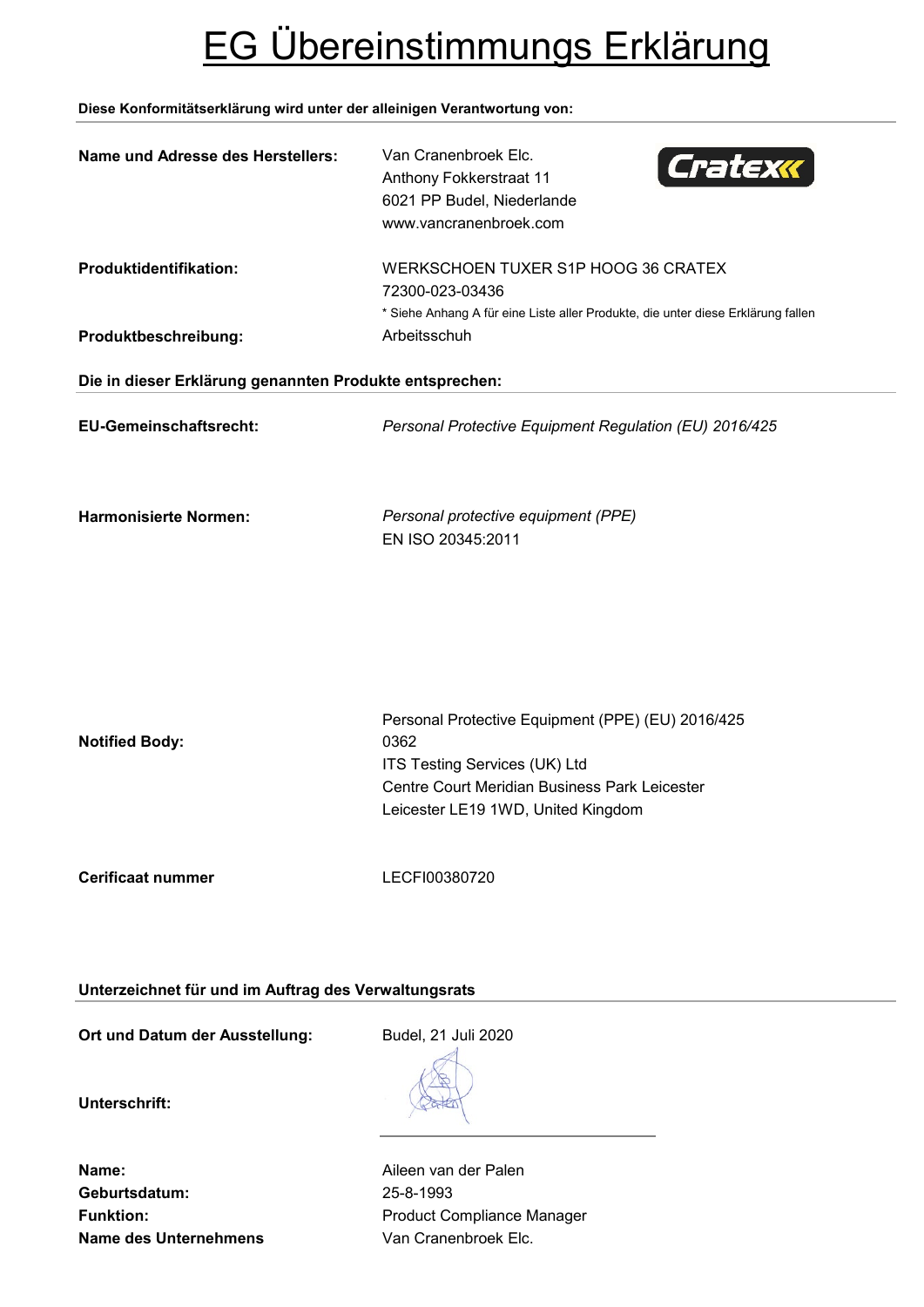### **Anhang A - Liste der Produkte**

Die folgenden Produkte fallen unter die EU-Konformitätserklärung

| 72300-023-03436 | WERKSCHOEN TUXER S1P HOOG 36        |
|-----------------|-------------------------------------|
| 72300-023-03437 | WERKSCHOEN TUXER S1P HOOG 37        |
| 72300-023-03438 | WERKSCHOEN TUXER S1P HOOG 38        |
| 72300-023-03439 | <b>WERKSCHOEN TUXER S1P HOOG 39</b> |
| 72300-023-03440 | WERKSCHOEN TUXER S1P HOOG 40        |
| 72300-023-03441 | <b>WERKSCHOEN TUXER S1P HOOG 41</b> |
| 72300-023-03442 | WERKSCHOEN TUXER S1P HOOG 42        |
| 72300-023-03443 | WERKSCHOEN TUXER S1P HOOG 43        |
| 72300-023-03444 | WERKSCHOEN TUXER S1P HOOG 44        |
| 72300-023-03445 | WERKSCHOEN TUXER S1P HOOG 45        |
| 72300-023-03446 | WERKSCHOEN TUXER S1P HOOG 46        |
| 72300-023-03447 | WERKSCHOEN TUXER S1P HOOG 47        |
|                 |                                     |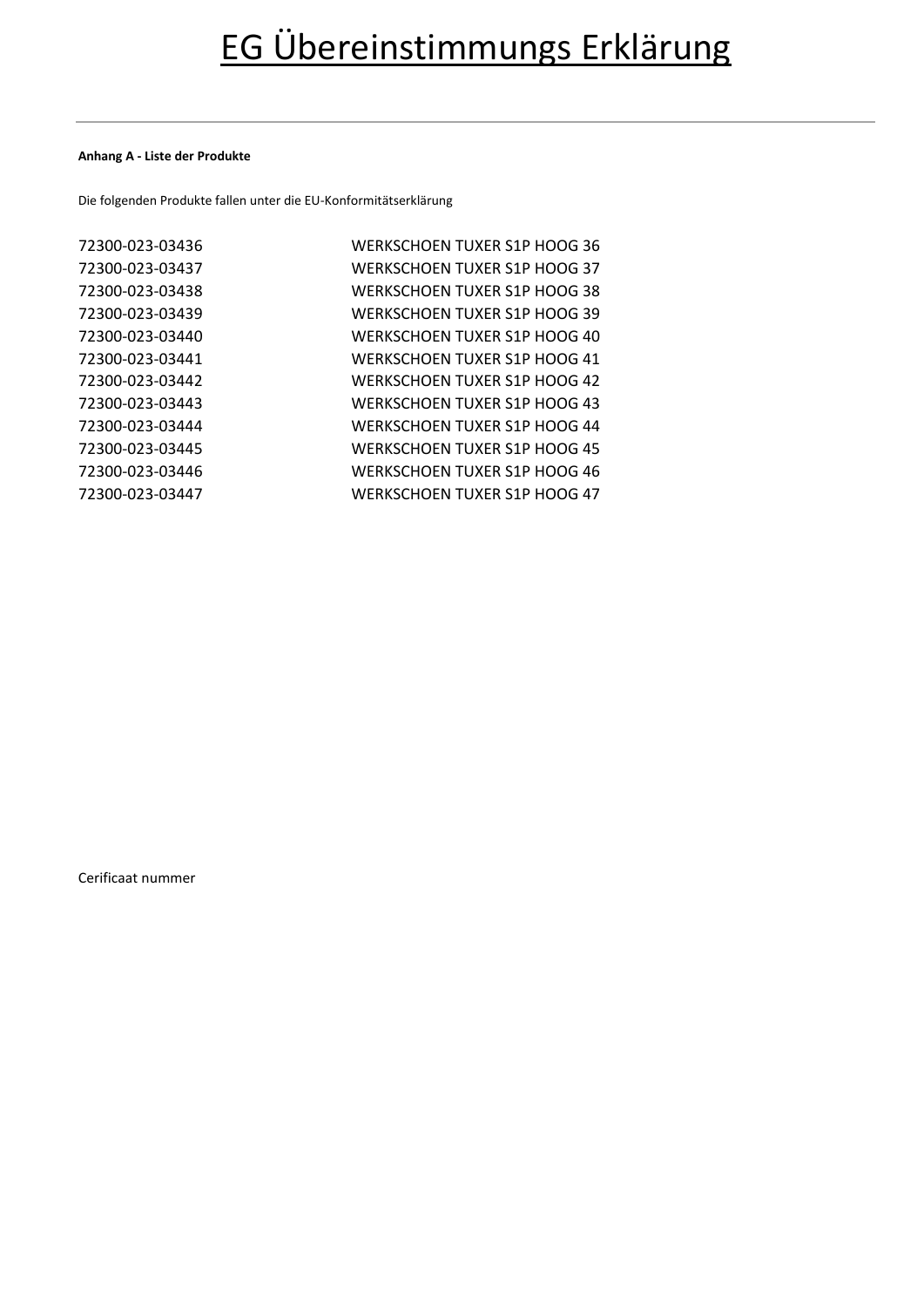# EU Déclaration de Conformité

## **Cette déclaration de conformité est délivrée sous la seule responsabilité de**

| Nom et adresse du fabricant:                                    | Van Cranenbroek Elc.<br>Cratexx<br>Anthony Fokkerstraat 11<br>6021 PP Budel, Pays-Bas<br>www.vancranenbroek.com                                                                   |
|-----------------------------------------------------------------|-----------------------------------------------------------------------------------------------------------------------------------------------------------------------------------|
| Identification du produit:<br><b>Description du produit:</b>    | WERKSCHOEN TUXER S1P HOOG 36 CRATEX<br>72300-023-03436<br>* Voir l'annexe A pour une liste de tous les produits couverts par cette déclaration<br>Chaussure de travail            |
| Les produits mentionnés dans cette déclaration sont conformes à |                                                                                                                                                                                   |
| EU Législation communautaire:                                   | Personal Protective Equipment Regulation (EU) 2016/425                                                                                                                            |
| Normes harmonisées:                                             | Personal protective equipment (PPE)<br>EN ISO 20345:2011                                                                                                                          |
| <b>Notified Body:</b>                                           | Personal Protective Equipment (PPE) (EU) 2016/425<br>0362<br>ITS Testing Services (UK) Ltd<br>Centre Court Meridian Business Park Leicester<br>Leicester LE19 1WD, United Kingdom |
| <b>Cerificaat nummer</b>                                        | LECFI00380720                                                                                                                                                                     |

# **Signé pour et au nom du conseil d'administration**

**Lieu et date de délivrance:** Budel, 21 juillet 2020

**Signature:**

**Date de naissance:** 25-8-1993 **nom de l'entreprise van Cranenbroek Elc.** 

**Nom:** Aileen van der Palen Fonction: **Fonction:** Product Compliance Manager